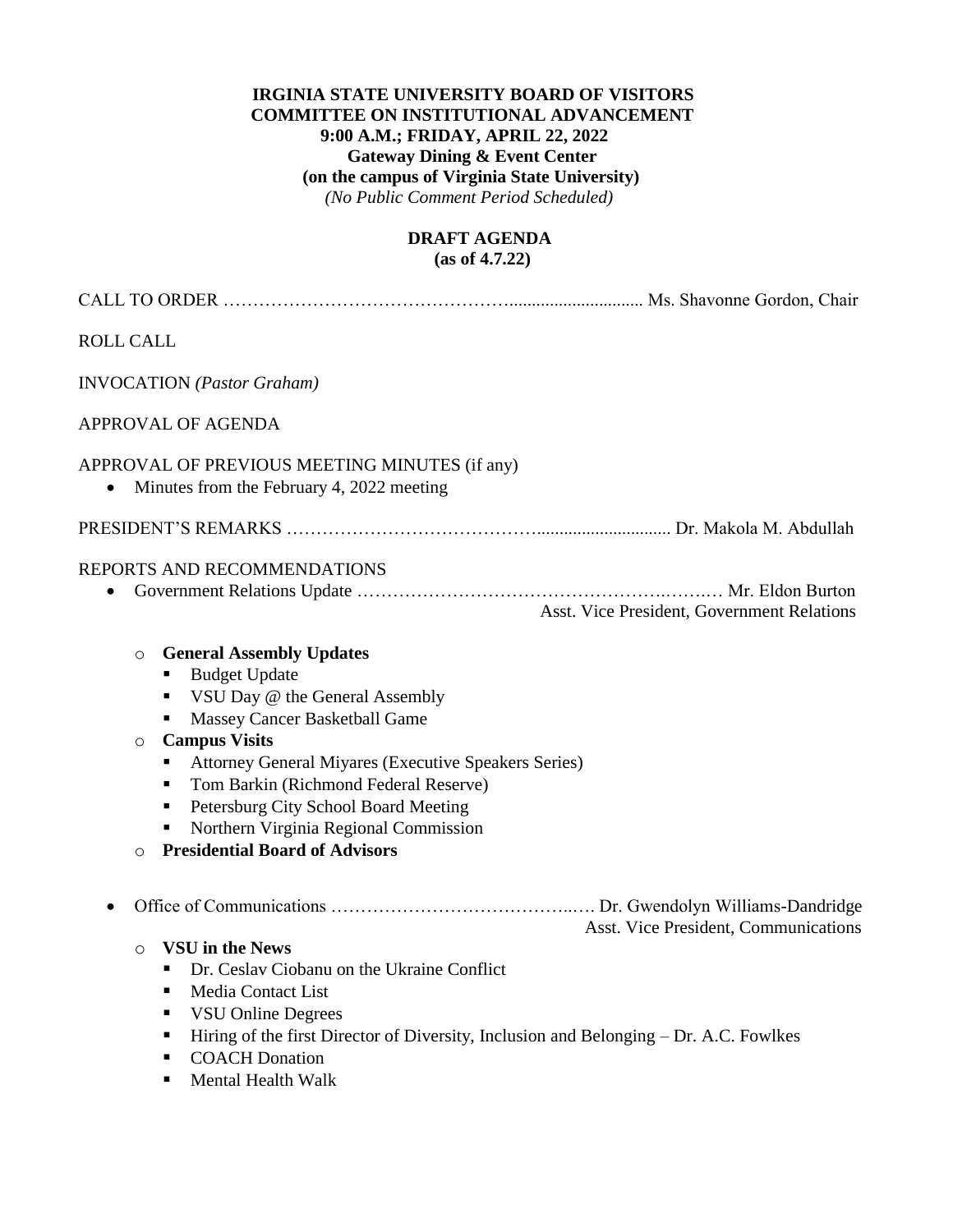### **Committee on Institutional Advancement Friday, April 22, 2022 Page 2**

- o **VSU in the News** *(continued)*
	- **•** President Abdullah Appointed to the U.S. President's Board of Advisors on HBCUs
	- VSU Race Car at the Richmond VA Raceway

### o **Marketing Initiatives**

- Contract with Media Firm
- Centralized Location for Marketing
- Billboards, Ads, Social Media
- Promo Video for VSU & Spanish Version
- Institutional Advancement ……………………………………………………..… Ms. Tonya S. Hall Vice President for External Relations

#### o **Approval Items**

- Resolution to Name the Academic Commons Building
- Acknowledgement of the Alumna of the Year

### o **Information Items:**

- **Fundraising Dashboard Review**
- **FY22 Fundraising Activity Update** 
	- $\Box$  Measuring Success
	- $\Box$  Setting Individual and Team Metrics
- **Corporate and Individual Engagement Strategy**
- **Alumni Update** 
	- CIAA Basketball Tournament Recap
	- $\Box$  Founder's Day Celebration Recap
	- $\Box$  Virtual Book Club
	- Oral History Project
	- $\Box$  Upcoming events
	- □ Update from the National Alumni Association ………………………… Dr. Michael Rainey

President

- **Mission Moment**
- Economic Development Joint Venture ……………………………………President Makola Abdullah

### OTHER BUSINESS

### ADJOURNMENT

*\*All start times for committees are approximate. Meetings may begin after the posted start time as committee members are ready to proceed. The Board reserves the right to change its schedule as needed.*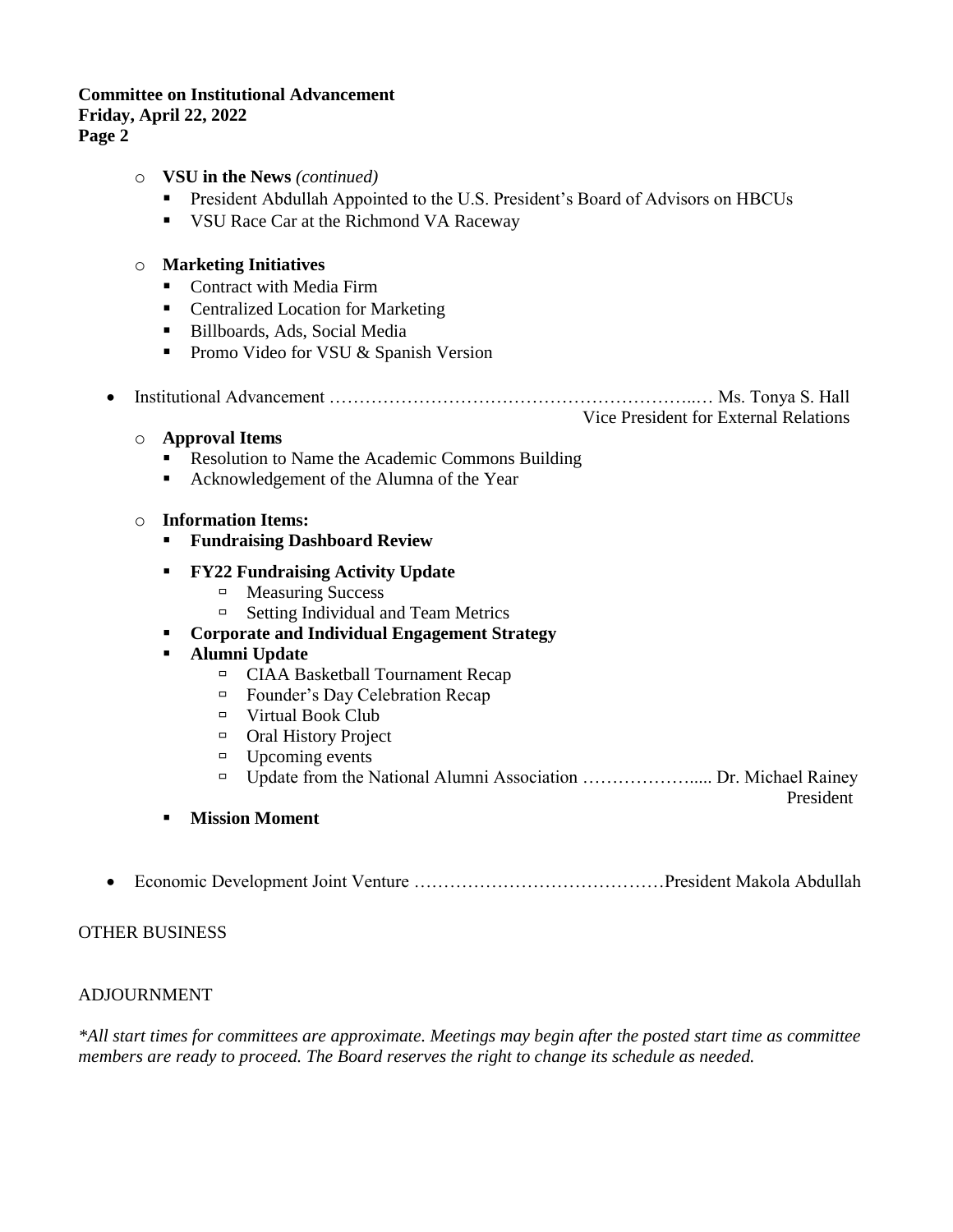## **VIRGINIA STATE UNIVERSITY BOARD OF VISITORS INSTITUTIONAL ADVANCEMENT (IA) COMMITTEE DRAFT MEETING MINUTES Friday, April 22, 2022**

### **CALL TO ORDER**

Ms. Shavonne Gordon, Chair, called the meeting of the Institutional Advancement Committee to order at approximately 9:00 a.m. at the Gateway Dining and Event Center.

#### **ROLL CALL**

A quorum was present.

*Committee Members Present:*  Ms. Shavonne Gordon Mr. Edward Owens Ms. Thursa Crittenden Ms. Pamela Currey Dr. Christine Darden Mr. Glenn Sessoms Dr. Valerie Brown, Rector (ex-officio) Ms. Brenda Stith-Finch; Chair, VSU Foundation

*Administration Present:* Makola M. Abdullah, Ph.D., President Dr. Donald Palm, Executive Vice President/Vice President/Provost Kevin Davenport, Senior Vice President, Finance/Administration/CFO Tonya Hall, Vice President for External Relations Eldon Burton, Asst. Vice President/Director, Government Relations Shawri King-Casey, Senior Advisor to President, IEEC Dr. Gwendolyn Dandridge, Asst. Vice President/Director, Communications Dr. Annie C. Redd, Special Asst. to President/Board Liaison Maurion Edwards, CIO/Technology Services Dr. Alexis Brooks-Walter, Associate Vice Provost, Enrollment Management Regina Barnett-Tyler, Associate Vice Provost/Student Success & Engagement Adrian Petway, Asst. Vice President, Budget & Finance

*Legal Counsel Present:* Cynthia Norwood, Senior Assistant State Attorney General

*Others Present:* Ri'Shawn Bassett, Office of Communications Tasha Owens, Internal Audit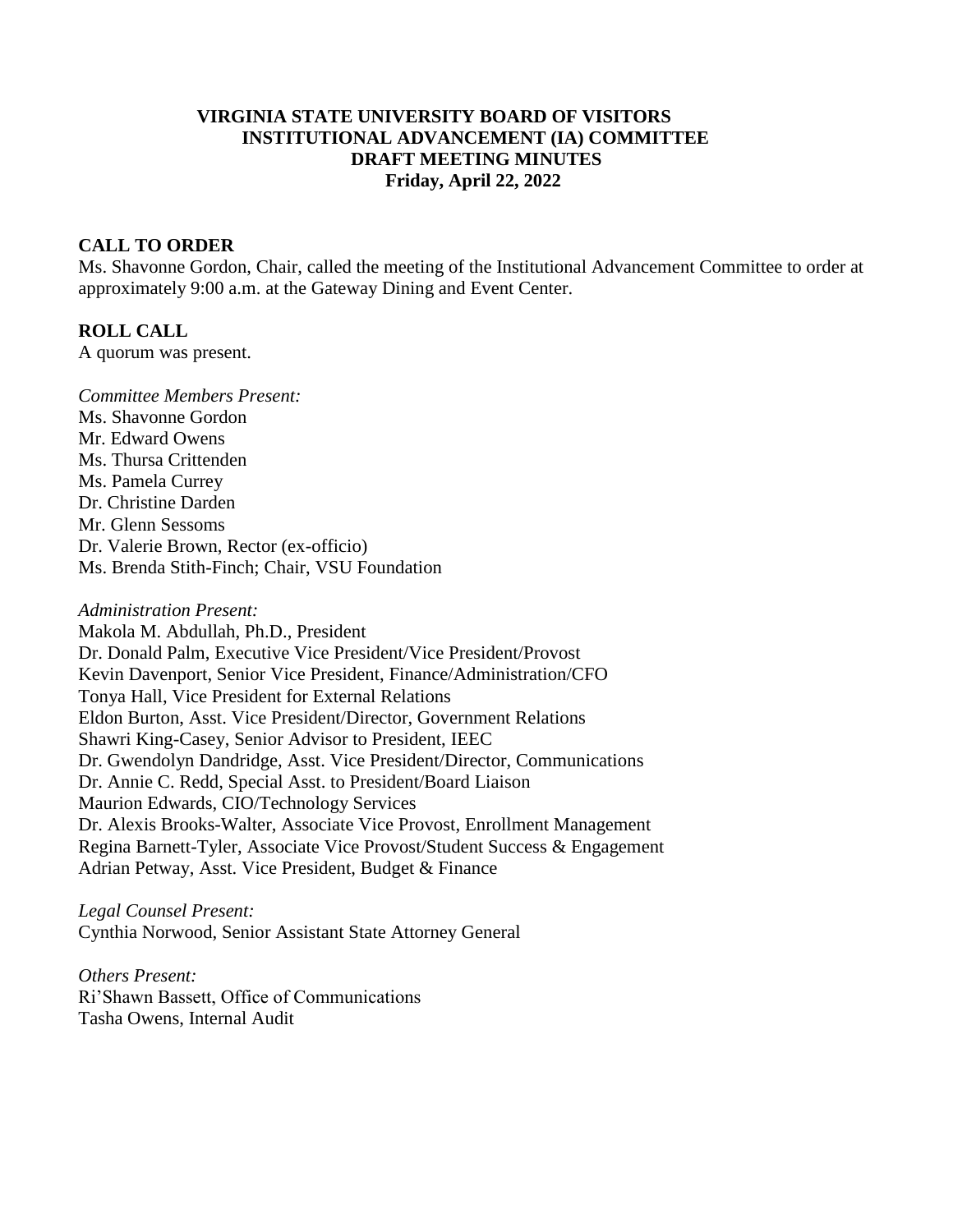### *Others Present:*

Yourdonus James, Director, Conference Services Pastor Graham, Director of Campus Ministries Malika Blume, President's Office Travis Edmonds, Technology Services Derrick Jennings, Technology Services

# **INVOCATION**

The Chair invited Pastor Graham to offer the invocation.

## **APPROVAL OF AGENDA**

The Committee approved the agenda by voice vote.

# **APPROVAL OF PREVIOUS MEETING MINUTES**

The Committee approved the minutes from the February 4th meeting by voice vote.

### **PRESIDENT'S REMARKS**

Due to the full agenda and time constraints, President Makola M. Abdullah simply stated greater happens here at VSU.

# **REPORTS AND RECOMMENDATIONS**

### **Government Relations**

Mr. Eldon Burton presented updates in the Government Relations area. Mr. Burton shared that February 28, 2022 was a notable day for VSU. On that day, Virginia College Affordability Network (VCAN) Scholars, leaders from the Student Government Association (SGA), Faculty, and Administrators met at the Capitol to attend VSU's Day at the Virginia General Assembly. After meeting with legislators, VSU was greeted by Del. Mike Cherry and Sen. Joe Morrisey in both chambers. During their remarks, Del. Cherry highlighted notable alumni from the institution (including Board member Dr. Christine Darden), and Sen. Morrissey acknowledged every student and administrator in attendance by name while sharing the importance of expanding our VCAN program.

On the same day, President Abdullah attended a Black History Month Celebration at the White House with U.S. President Joe Biden and Vice President Kamala Harris. Subsequently, President Biden's office announced that President Abdullah was appointed to serve on the U.S. President's Board of Advisors for White House Initiatives on Historically Black Colleges and Universities.

Later that evening, President Abdullah played in the 14th Annual Capitol Square Basketball Classic held in Richmond, VA. In this event, the Governor's team plays against the lobbyists, and the House and Senate compete against each other to raise money for cancer research.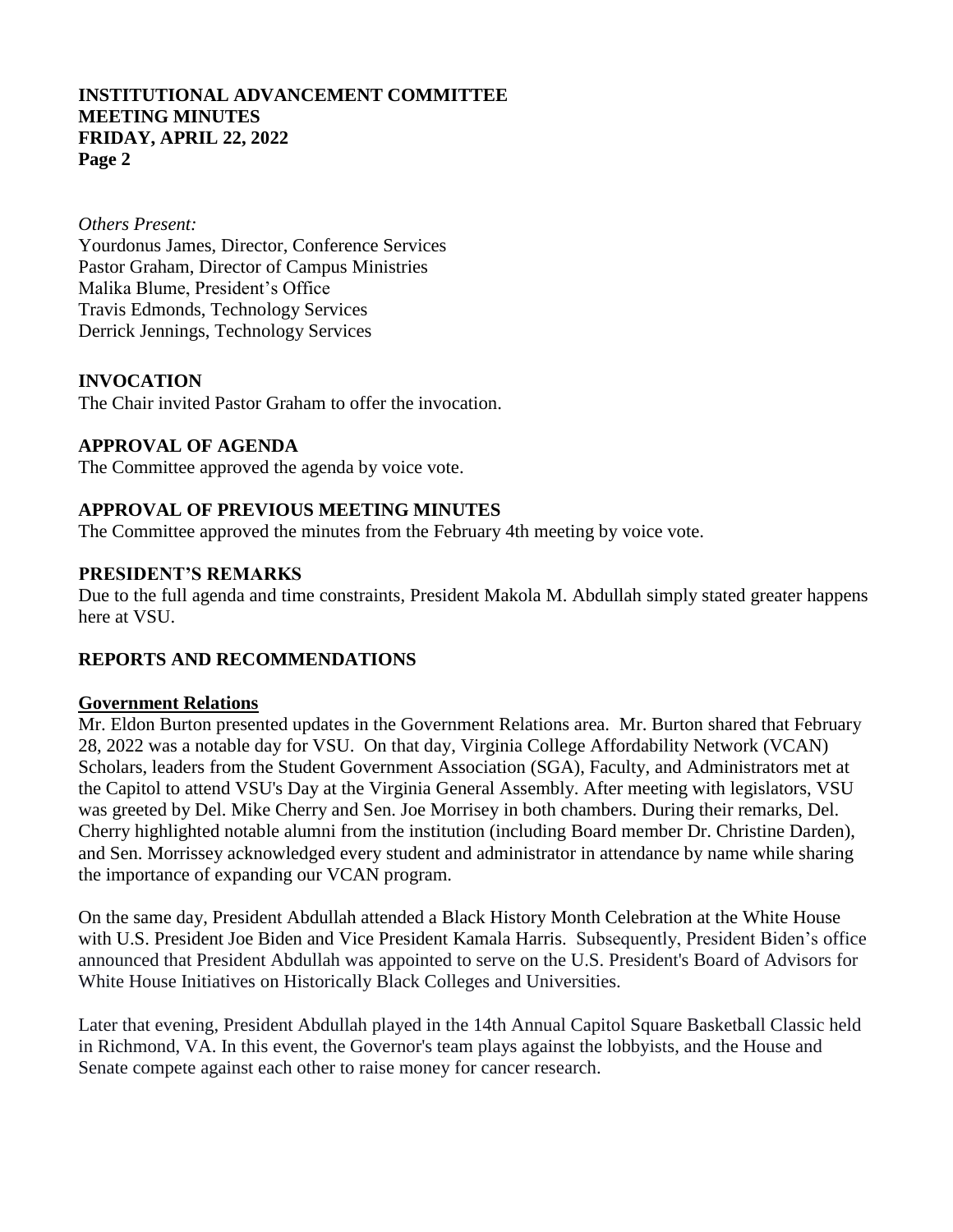On February 28<sup>th</sup>, VSU also hosted Petersburg Public Schools for their School Board meeting on campus in the Gateway Center. This was a fantastic opportunity for the students who attended to witness VSU deliver updates and learn more about being engaged in the civic process. VSU plans to host more local School Board and City Council Meetings here on campus and will continue to show that "Greater Community and Educational Partnerships Happen Here" at VSU.

Mr. Burton informed the Board that the General Assembly adjourned on March 12th without reaching an agreement on a biennial budget that will take effect on July 1st. There was a \$3 billion gap between the competing budgets in the House and Senate, primarily surrounding tax cuts. They are currently in recess after reconvening for a Special Session called to reconcile their broadly different spending proposals. They will likely release a finalized budget as we move closer to the "veto session" on April 27th.

On April 4th, members of the Northern Virginia Regional Commission (NVRC) visited the campus to discuss the potential for a VSU and NSU satellite campus in Northern Virginia. The NVRC is comprised of 13 local elected officials from various municipalities in Northern Virginia, and this was the first time that both administrations met with them in person. VSU alumna and Chair of the NVRC, Cydny Neville, recently published an op-ed highlighting the need for an HBCU presence in Northern Virginia. "It's not even just the institution itself… It's its presence and how that uplifts the community around it, and Northern Virginia will be better off with it." Neville stated.

Three of our federal legislators visited the local area to highlight projects that received federal funding and will impact VSU. Many of our students utilize the Ettrick Train Station, which received \$1 million to revitalize the station and the surrounding vicinity. VSU has already connected with the County to discuss how VSU can market and create more visibility for passengers commuting to and through the station. Two million (\$2M) were secured to support the Ashland to Petersburg Fall Line Trail, which connects seven localities in Central Virginia. The trail ends with a project connecting VSU with a pedestrian walkway in the City of Petersburg.

The final project announced was upgrades to the Petersburg Pharmaceutical Park. VSU is currently a part of the Advanced Pharmaceutical Cluster Growth Project. This Economic Development Administration grant proposal aims to develop and scale the Advanced Pharmaceutical Industry in the Richmond/Petersburg region. As VSU continues to enhance its economic development efforts, we will look to establish deeper partnerships with regional developers that will assist us in securing direct federal funding for future projects.

### **Communications**

Dr. Gwendolyn Williams Dandridge presented updates from the VSU Office of Communications, which continues the work of ensuring that we meet Strategic Plan Priority Four by "defining the VSU Brand and telling our Story by effectively demonstrating and communicating the value of Virginia State University."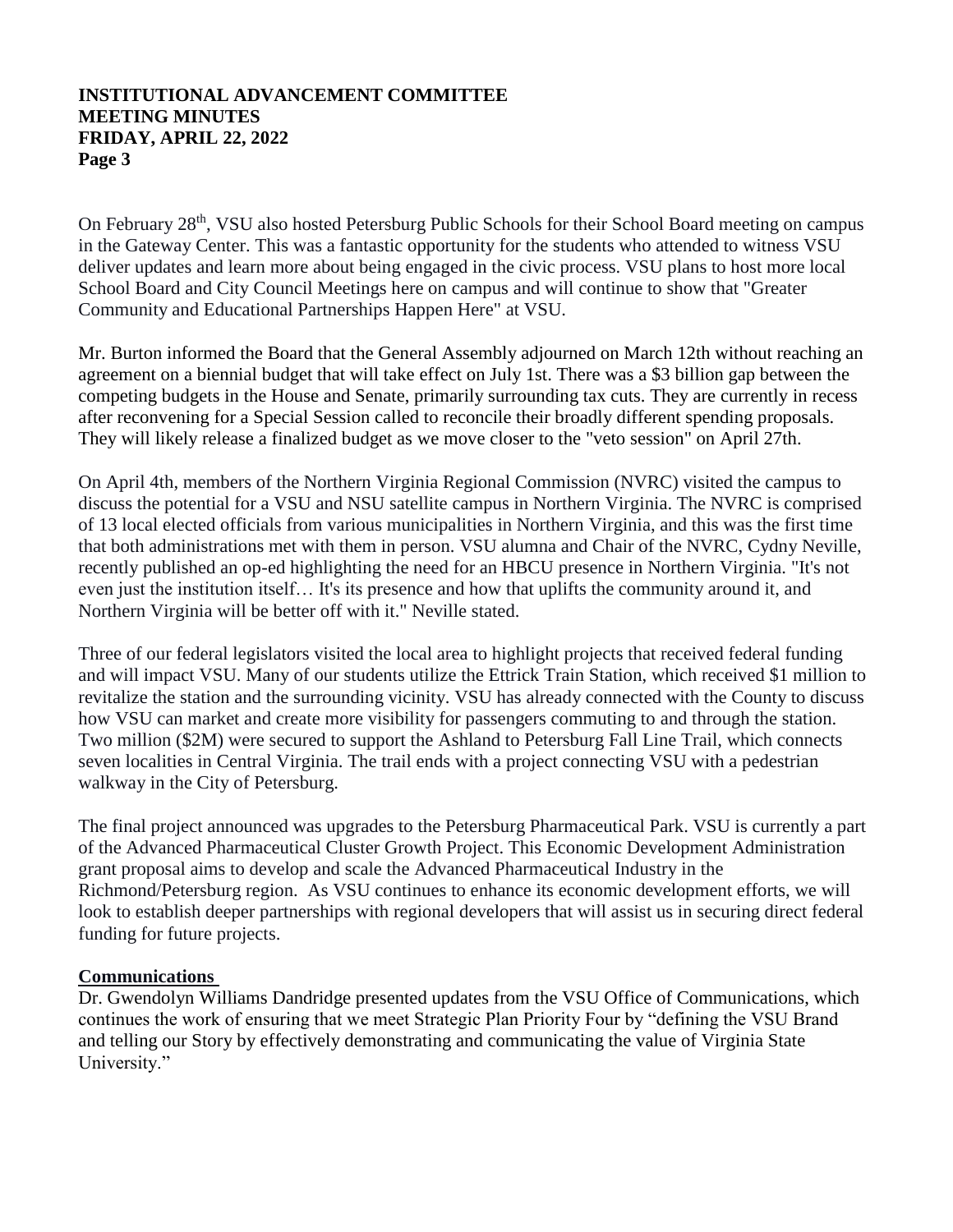Dr. Dandridge shared some of the news stories and press releases that occurred since the Board meeting in February. The communications team has worked to keep the VSU name in the media in a positive light. Several VSU faculty and staff have been contacted by media as subject matter experts; for example, Dr. Ceslav Ciobanu, Dr. Wes Bellamy, and Dr. Zoe Spencer. The teams has continued to share other important events with good coverage; i.e., The VSU mental health walk; VSU students offering tax assistance; hiring of the first VSU Director of Diversity, Equity, and Belonging – Dr. A.C. Fowlkes; the sponsorship of Rajah Caruth, an HBCU student who drove the VSU car in the NASCAR race at the Richmond Raceway; and national coverage about Dr. Abdullah's appointment to the White House Advisory Board on HBCUs.

Dr. Dandridge shared information about the episode of Unsung featuring Das EFX filmed on the VSU campus; the episode aired on Sunday, April 10, 2022. VSU has erected a new entrance welcome sign/score board for softball on River Road, and work has begun on the mural along University Avenue. Other projects include redesigning the Trojan card as a keepsake for our students/employees, considering a marketing team to handle an advertising blitz to promote VSU in the fall of 2022, and new branding initiatives on campus.

# **Institutional Advancement &Alumni Relations**

Ms. Tonya Hall presented updates on behalf of the offices of Institutional Advancement and Alumni Relations. According to the Voluntary Support of Education survey conducted in 2020-2021, voluntary support of higher education institutions in the United States increased by 6.9%. These findings are modest, given that support to VSU has risen by 25% despite the ongoing pandemic and inflation levels across the US. In addition, unrestricted contributions typically increased by 7.4% at other institutions of higher learning, while VSU can report that unrestricted contributions increased by 28%. Donor-advised funds have emerged as an increasingly significant donor category, one that we will begin to track as a separate category.

As we sprint through the fourth quarter, the Office of Institutional Advancement has already begun implementing a new strategy for Corporate and Foundation that will engage various constituents campuswide. We will also implement three fundraising strategies; All In for State: Day of Giving, Tuition Assistance Spring Mailing, and a targeted Text to Give, a campaign for students, as well as a Virtual Book Club and Oral History Project that will help us to identify, invite, inform, interest, involve and ultimately leveraging investment from newly identified VSU alums. Ms. Hall shared that the James Stegmaier Scholarship Fund which the Board established at its February 4, 2022 meeting has a current balance of \$7500.

Ms. Hall introduced Dr. Michael Rainey, President of the VSU National Alumni Association (NAA), who shared information on the overall NAA activities of its fifty-five chapters. The NAA supports the VSU through various means including alumni giving to fund scholarships and endowments, working with the Admissions Office to recruit top students, and community service in areas surrounding VSU. Dr. Rainey also announced the Alumna of the Year, 2022-2023, Ms. Holly Conrad Jackson.